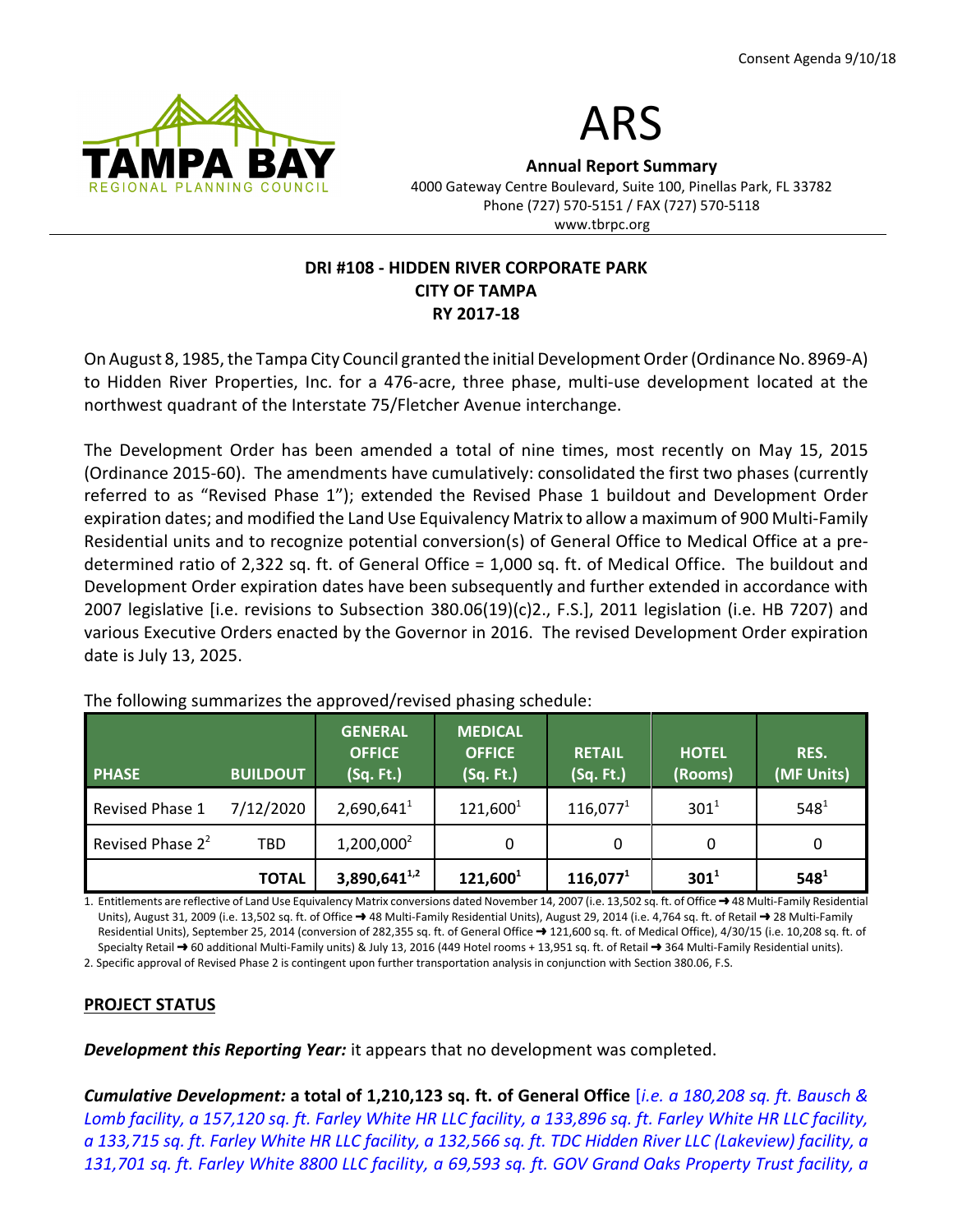64,502 sq. ft. Fieldside Investors LLP/Walt Disney facility, a 62,166 sq. ft. Peak 10 Tampa 3.0 Datacenter LLC facility, a 62,163 sq. ft. TDC Palm Court LLC facility, a 44,148 sq. ft. BICSI facility, a 25,530 sq. ft. Rolianma LLC facility, a 11,219 sq. ft. Office Suites Plus facility and a 1,596 sq. ft. Frontier Communications (formerly Verizon Florida Inc.) facility], 121,600 sq. ft. of Medical Office [VA Medical Center], 11,490 sq. ft. of Retail [i.e. 4,725 sq. ft. HD Fletcher LLC, a 1,300 sq. ft. Circle K/Shell Oil, a 2,025 sq. ft. MEG Corp./Dunkin Donuts & a 3,440 sq. ft. JN446, JN915 JN961/Wendy's restaurant], 301 Hotel rooms [i.e. 81room "Courtyard by Marriott" & 220-room "Hampton Inn & Suites"] and 548 Multi-Family Residential units [i.e. 248 units known as "Club at Hidden River" & 300 units known as "Hidden River Apartments"] have all been completed to date.

Projected Development: no specific development activity has been identified for the next reporting period.

### SUMMARY OF DEVELOPMENT ORDER CONDITIONS

- 1. The Developer submitted the results of annual assessments of "hourly traffic counts for a 24-hour period taken at all established access points from public right-of-way to the development site," consistent with Condition 4.B.6. The monitoring, conducted on May 29, 2018, indicated that the project is generating 1,958 of the approved 2,429 external p.m. peak hour trips (80.61%).
- 2. Condition 4.D.(1) requires the Developer to submit a Transportation Systems Management Plan prior to issuance of construction permits for development associated with Revised Phase 2. This requirement is not applicable at this time considering Phase 2 remains only conceptuallyapproved.
- 3. The Developer continues to acknowledge that all four transportation requirements, identified as Conditions 3.H.(i)(1) - (4) of Ordinance No. 2005-4, have been completed to the acceptance of Hillsborough County and the City of Tampa, as may have been applicable.
- 4. If and when 125 SB Left-Turn trips in the PM peak-hour (Outbound) or 200 EB left-turn trips in the AM peak-hour (Inbound) are observed at the Fletcher Ave./Hidden River Pkwy. intersection through monitoring, the Developer shall conduct a traffic signal warrant study. If the Study reveals the need, the following four transportation improvements shall be completed at the Developer's expense, in accordance with Conditions  $3.(D)(c)(ii)(1) - (4)$  [of Ordinance No. 2005-4]:
	- ! EB Left-Turn lane and restripe for dual EB Left-Turn lanes at Hidden River Pkwy./Fletcher Ave. intersection;
	- ! SB Left-Turn lane at Hidden River Pkwy./Fletcher Ave. intersection, which could be accomplished through restriping;
	- ! Westbound Through lane from SB I-75 On-Ramp to Hidden River Parkway, yielding a continuous Right-Turn Lane; and
	- Provide signalization for new and additional turning movements.

As reflected in the 2018 monitoring conducted on May 21-22, 2018, only 123 EB Left-Turns (Inbound) were recorded during the AM peak hour at the Fletcher Ave./Hidden River Pkwy. intersection and 78 SB Left Turns (Outbound) during the PM peak hour, negating the need for a traffic signal warrant study at this time.